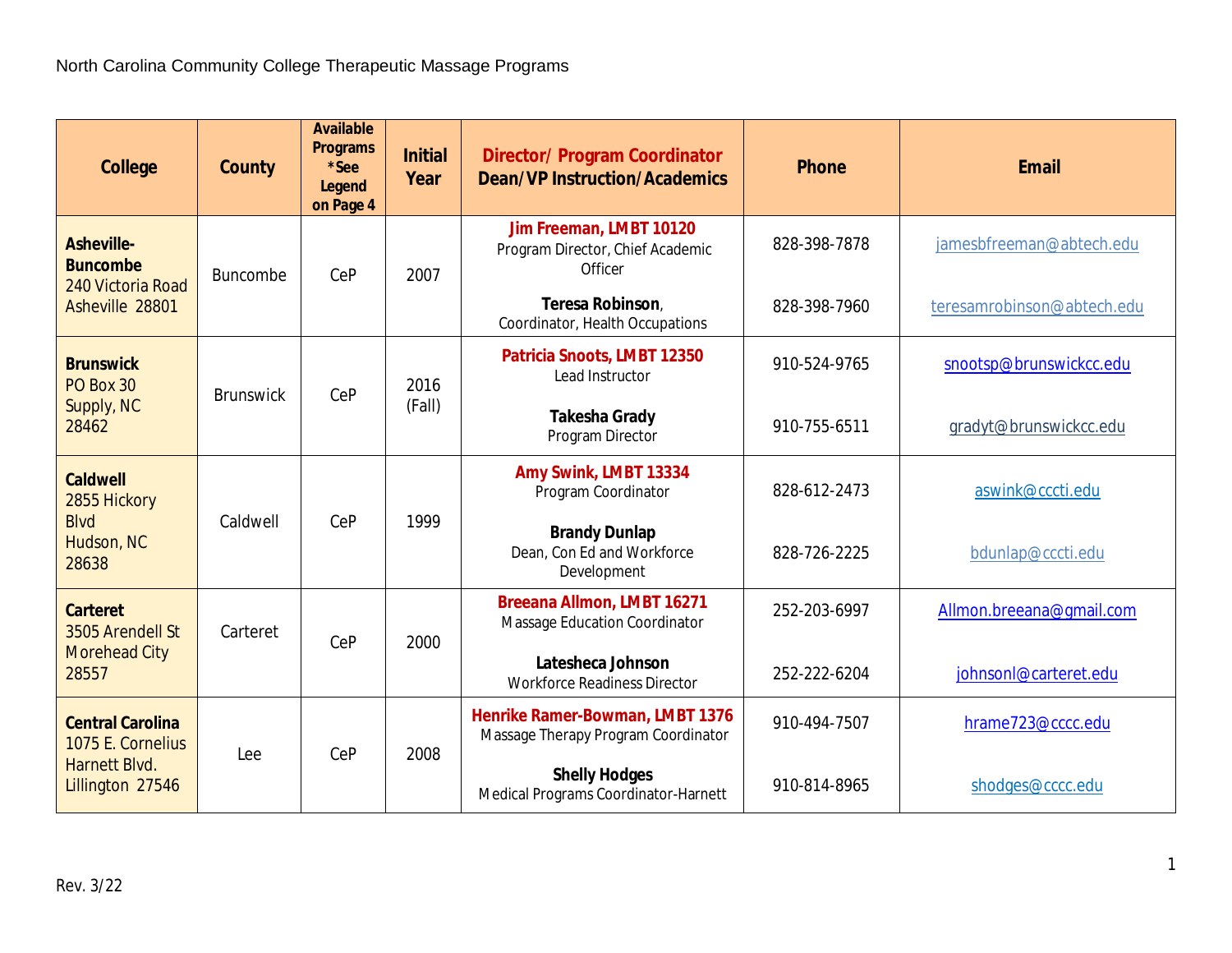| <b>College</b>                                                       | <b>County</b>     | <b>Available</b><br><b>Programs</b><br>*See<br><b>Legend</b><br>on Page 4 | <b>Initial</b><br>Year | <b>Director/ Program Coordinator</b><br><b>Dean/VP Instruction/Academics</b>      | <b>Phone</b>             | <b>Email</b>                      |
|----------------------------------------------------------------------|-------------------|---------------------------------------------------------------------------|------------------------|-----------------------------------------------------------------------------------|--------------------------|-----------------------------------|
| <b>Coastal Carolina</b><br>444 Western Blvd<br><b>Jacksonville</b>   | Onslow            | CeP                                                                       | 2010                   | <b>Joshua Eustis, LMBT 16921</b><br>Program Coordinator<br><b>Ashley Gurganus</b> | 910-938-6122             | Eustisj@coastalcarolina.edu       |
| 28546                                                                |                   |                                                                           |                        | <b>CE Division Chair</b>                                                          | 910-938-6308             | qurqanusa@coastalcarolina.edu     |
| <b>Davidson</b><br>297 DCCC Road<br>Lexington 27295                  | Davidson          | D, AAS,<br>CeR                                                            | 2007                   | <b>Tiffany Hemrick, LMBT 3308</b><br>Division Chair/ Program Director             | 336-249-8186             | Tiffany_hemrick@davidsondavie.edu |
| <b>Durham</b><br>3404 North Duke<br><b>St</b><br><b>Durham 27704</b> | Durham            | CeP                                                                       | 2018                   | Nikki Barth, LMBT 6135<br><b>Education Coordinator</b>                            | 919-536-7222<br>ext 4312 | barthn@durhamtech.edu             |
| <b>Fayetteville</b><br>2201 Hull Road<br>Fayetteville<br>28303       | Cumberland        | CeP                                                                       | 2012                   | <b>Kimberly Allen</b><br>Department Chair                                         | 910-678-0033             | allenk@faytechcc.edu              |
| <b>Forsyth</b><br>2100 Silas Creek<br>Parkway                        | Forsyth           | C, D,<br>AAS, CeR                                                         | 1996                   | <b>Sandy Mason, LMBT 4403</b><br>Program Coordinator                              | 336-757-3901             | smason@forsythtech.edu            |
| <b>Winston-Salem</b><br>27107                                        |                   |                                                                           |                        | <b>Renee Harrison</b><br>Dean of Health Science                                   | 336-734-7412             | rharrison@forsythtech.edu         |
| <b>Gaston</b><br>201 US 321 South<br><b>Dallas 28034</b>             | Gaston<br>Lincoln | C, D, AAS                                                                 | 1999                   | <b>Greg Smith</b><br>VP for Economic and Workforce Dev                            | 704-922-6266             | Smith.greg@gaston.edu             |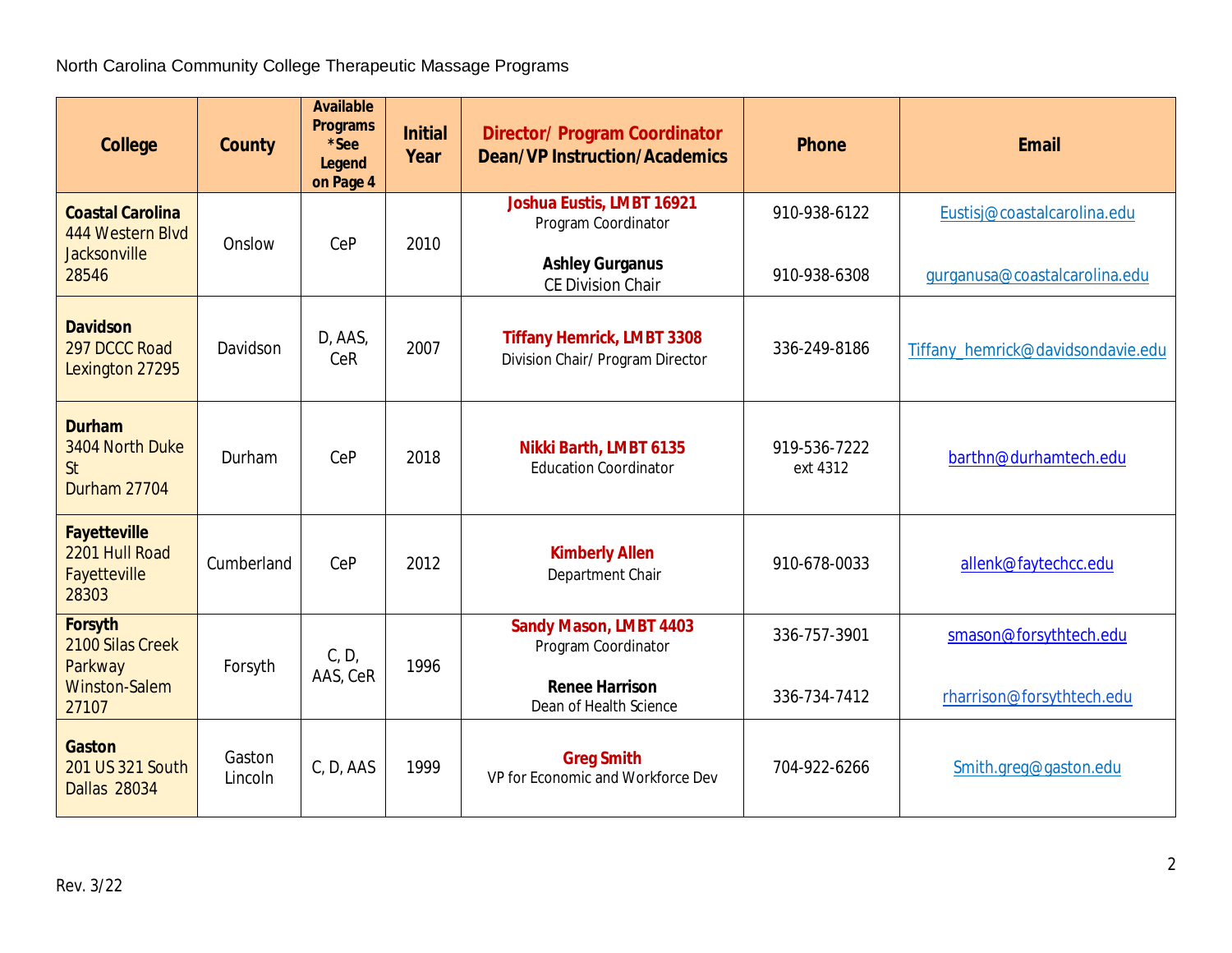| <b>College</b>                                                   | <b>County</b> | <b>Available</b><br><b>Programs</b><br>*See<br><b>Legend</b><br>on Page 4 | <b>Initial</b><br>Year | <b>Director/ Program Coordinator</b><br><b>Dean/VP Instruction/Academics</b> | <b>Phone</b>              | <b>Email</b>              |
|------------------------------------------------------------------|---------------|---------------------------------------------------------------------------|------------------------|------------------------------------------------------------------------------|---------------------------|---------------------------|
| <b>Guilford</b><br>901 S. Main                                   | Guilford      | CeP                                                                       | 2017                   | Paul Pozorski, LMBT 17432<br>Program Director                                | 336-334-4822<br>ext 55012 | pjpozorski@qtcc.edu       |
| <b>Street</b><br>High Point, 27260                               |               |                                                                           |                        | Dr. Manuel Dudley<br>VP Corporate & Con Ed                                   | 336-334-4822<br>ext 53122 | mcdudley@gtcc.edu         |
| <b>Isothermal</b><br>1255 West Mills<br><b>St</b>                | Polk          | CeP                                                                       | 2012                   | <b>Elizabeth Mills, LMBT 15449</b><br><b>Director of Education</b>           | 828-395-1163              | emills@isothermal.edu     |
| Columbus 28722-<br>9445                                          |               |                                                                           |                        | <b>Karen Marshall</b><br>Program Director                                    | 828-395-1163              | kmarshall@isothermal.edu  |
| <b>Johnston</b><br>245 College Road<br>Smithfield 27577          | Johnston      | C, D,<br>AAS, CeP                                                         | 2004                   | Karen Lynn Hurt, LMBT 5454<br>Program Director                               | 919-209-2516              | klhurt@johnstoncc.edu     |
|                                                                  |               |                                                                           |                        | <b>Donna Hinnant</b><br>Department Chair Allied Health Programs              | 919-209-2561              | dphinnant@johnstoncc.edu  |
| <b>Mayland</b><br>107 Wheelers                                   | Yancey        | CeP                                                                       | 2012                   | Paul Thompson, LMBT 9499<br>Program Coordinator                              | 828-766-1377              | pthompson@mayland.edu     |
| <b>Hills Rd</b><br>Burnsville 28714                              |               |                                                                           |                        | <b>Monica Carpenter</b><br>Associate VP of Con Ed                            | 828-766-1370              | mscarpenter@mayland.edu   |
| <b>Randolph</b><br>629 Industrial<br>Park Ave<br>Asheboro, 27205 | Randolph      | CeP                                                                       | 2018                   | Kathy Greenfield, LMBT 13854<br>Program Coordinator                          | 402-432-3678              | kagreenfield@randolph.edu |
|                                                                  |               |                                                                           |                        | <b>Randy Gunter</b><br>Dean Director Workforce Development                   | 336-633-0221              | drqunter@randolph.edu     |
| <b>Robeson</b><br>5160 Fayetteville<br><b>Rd</b>                 | Robeson       | CeP                                                                       | 2019                   | Beth Locklear, LMBT 05939<br>Program Coordinator                             | 910-374-1339              | blocklear@robeson.edu     |
| Lumberton,<br>28360                                              |               |                                                                           |                        | <b>Christy Locklear</b><br><b>Health Occupations Coordinator</b>             | 910-272-3609              | chlocklear@robeson.edu    |